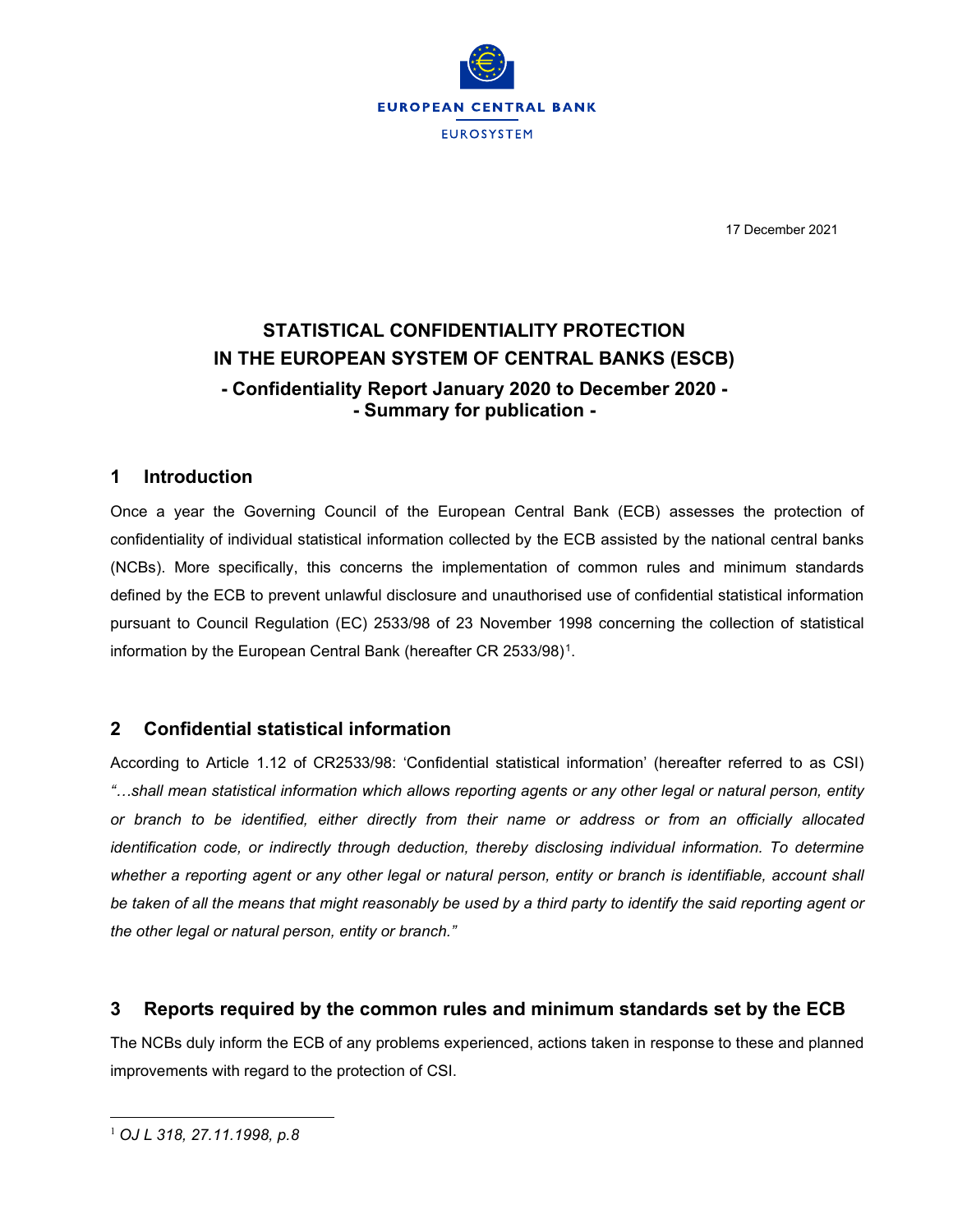The ECB is informed of the authorisation rules and types of protection measures applied by the ECB and the NCBs.

The ECB compiles this information in an annual report for the ESCB which is presented to the Governing Council.

#### **4 Minimum protection measures covering confidential statistical information**

1) Confidential statistical information (CSI) is appropriately identified.

The international standard for statistical data and metadata exchange (SDMX[2](#page-1-0)), used by the ESCB, provides for the use of a specific mandatory "flag" to indicate observations that are CSI. Steps have been taken by NCBs to ensure that CSI sent to the ECB is duly flagged.

2) The ECB and the NCBs define and implement authorisation rules and protection measures for the logical access of their staff to CSI.

In addition, staff granted access to CSI data are subject to national data protection laws or confidentiality undertakings. Access requests are approved by the relevant manager and system owner, or their authorised delegates. Access rights, especially to CSI, are granted if there is a "business need to work" with the data. Logical access is therefore limited and enforced through IT access controls.

- 3) Without prejudice to the continuity of the system administration function, the minimum protection measure is a unique user identifier and personalised password.
	- General access to systems used in the ESCB is protected by unique user identifiers and personalised passwords. The allocation of user identifiers is authorised by the relevant manager and system owner. For system administration purposes, administrators access systems also via a personalised access, making their actions identifiable and auditable.
	- Regular audits are performed by both Internal Auditors (IA) and the Internal Audit Committee (IAC) ensuring that the security policies are appropriately maintained and, if needed, recommendations are provided and followed up accordingly.
- 4) All appropriate measures are taken to ensure that CSI is arranged in such a way that any published data covers at least three economic agents. Where one or two economic agents make up a sufficiently large proportion of any observation to make them indirectly identifiable, published data are arranged in such a way as to prevent their indirect identification. These rules shall not apply if the reporting agents or the other legal persons, natural persons, entities or branches that can be identified have explicitly given their consent to the disclosure.

The ECB and the NCBs take all reasonable steps to ensure that, whenever statistical results are published, the data cover at least three economic agents to protect the confidentiality of the results.

<span id="page-1-0"></span><sup>2</sup> https://sdmx.org/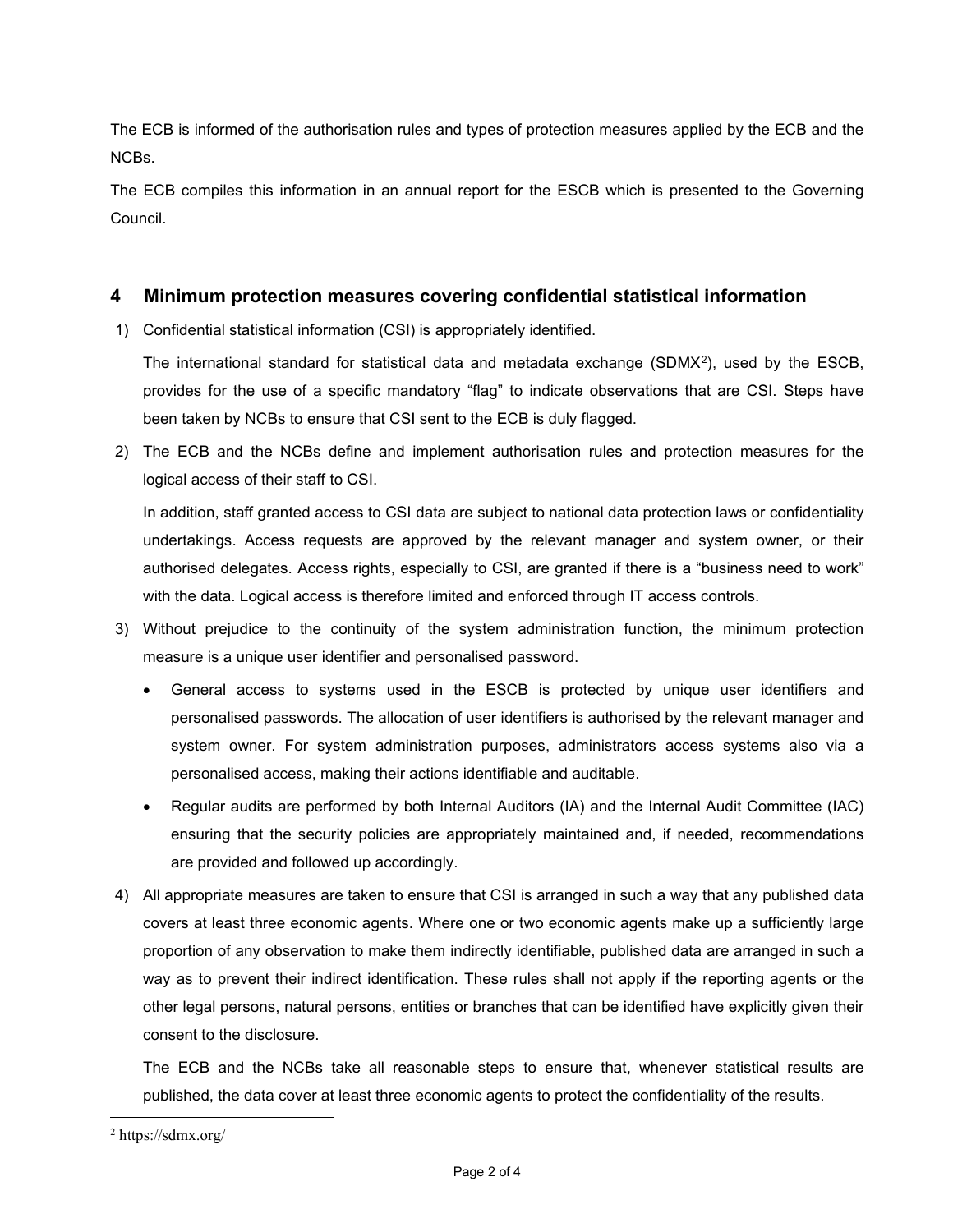5) Authorisation rules and protection measures are in place for access of staff to physical areas where CSI may be accessible. Physical protection includes protection of physical media.

The ECB and the NCBs define and implement authorisation rules and protection measures for access of their staff to any physical area.

Statistical data and systems are located in areas to which physical access is controlled and restricted to authorised staff, usually by passes; visitors not supplied with passes are accompanied by authorised staff.

6) In the event of any third party having access to CSI, the ECB and NCBs ensure through appropriate means, where possible by way of a contract, that the confidentiality requirements as laid down in the Confidentiality Guideline<sup>[3](#page-2-0)</sup> are respected by the third party. Any further transmission shall be: (i) necessary for the execution of the tasks of the third party but also (ii) explicitly authorised by the ESCB member that collected the CSI.

It is standard practice to ask third parties that have access to CSI to sign a confidentiality declaration.

7) Where allowed, CSI is transmitted *extra muros* electronically, only encrypted. Authorisation rules for such transmission of CSI are defined and documented.

All confidential statistical data exchanged between the NCBs and the ECB are encrypted and the sending source is always authenticated. Most transmissions take place via the ESCB-Net (a closed network). In a few cases secure Internet is used (with encryption and authentication).

Only explicitly authorised staff are able to initiate data transmissions *extra muros*. This authorisation is provided at management level.

- 8) Where allowed, CSI is transmitted *extra muros* electronically, only encrypted. Agreements have been checked to confirm they are still valid, for example expiry dates.
- 9) The Decision of the ECB of 27 December 2010 on the transmission of confidential data under the common framework for business registers for statistical purposes (ECB/2010/33)<sup>[4](#page-2-1)</sup> and the Agreement of 1 January 2011 for the non-euro area central banks related to CSI on multinational enterprise groups provided by the European Commission under the common framework of business registers to NCBs and ECB. Authorisation rules for such transmission of CSI are defined and documented.
- 10) For internal networks, appropriate protection measures are taken to prevent unauthorised access. In general, a switched network technology and/or segmentation is used, which should prevent the interception of network traffic without authorisation. Furthermore, the logical and physical access to network devices is restricted to authorised specialist staff and the use of traffic monitoring devices is restricted to those specialist staff.
- 11) Interactive access to CSI from unsecured networks is prohibited.

<span id="page-2-0"></span><sup>3</sup> OJ L 55, 24.02.2001 p. 72, OJ L 47, 24.2.2016, p. 16

<span id="page-2-1"></span><sup>4</sup> OJ L 6, 11.1.2011, p. 37–39